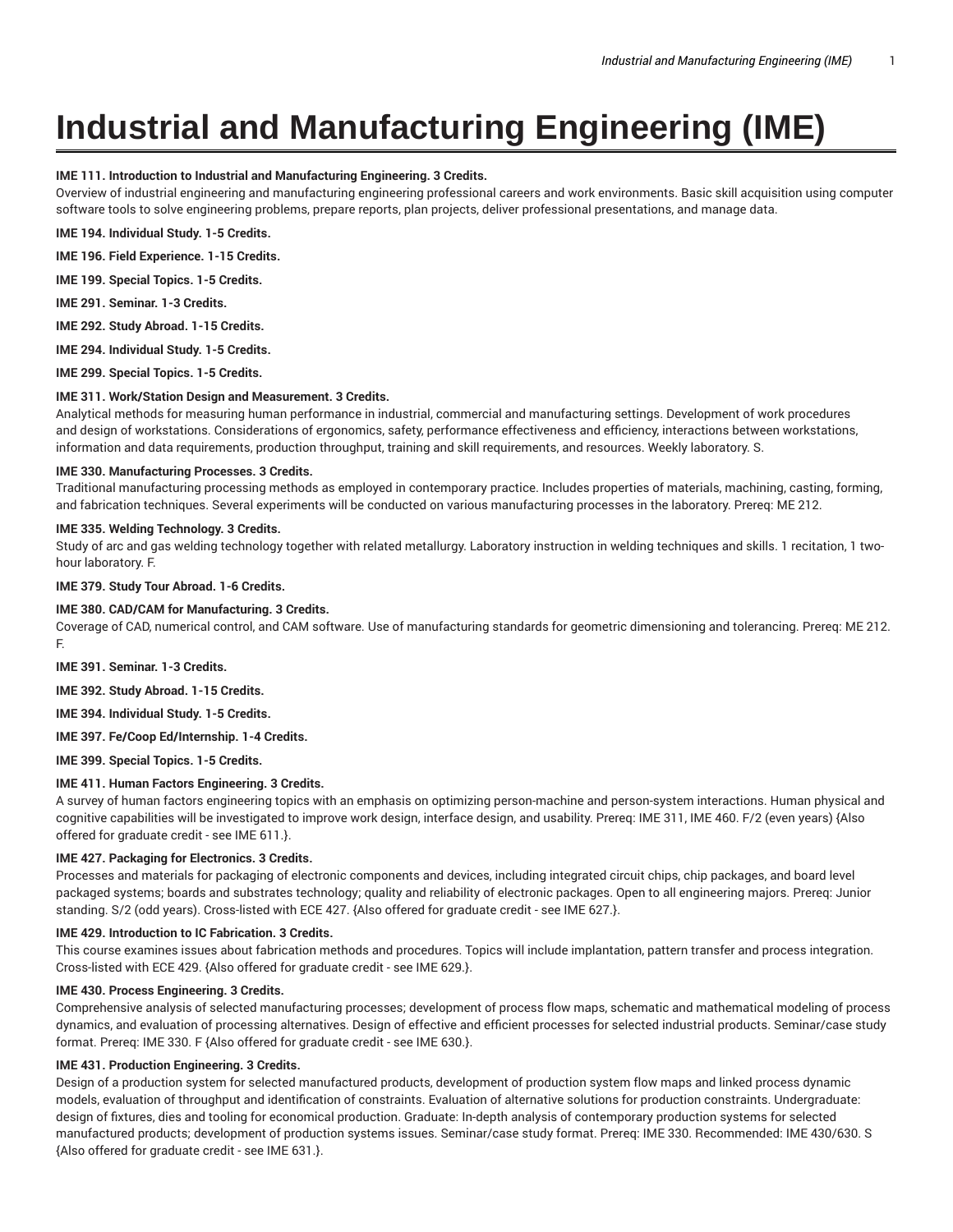## **IME 432. Composite Materials Manufacturing. 3 Credits.**

Processes for manufacturing products from fiber-reinforced composite materials. Analysis of tooling, process variables and quality management during processing. Design of processes for manufacture of selected composite parts. Weekly laboratory. Prereq: IME 330, ME 331. S.

# **IME 433. Additive Manufacturing. 3 Credits.**

A synchronized approach considering functional design, analysis and manufacturing that support seamless integration of geometry with performance. The course will address additive manufacturing principles; scope of additive manufacturing; bio-manufacturing. Prereq: IME 330. {Also offered for graduate credit - see IME 633.}.

#### **IME 435. Plastics and Injection Molding Manufacturing. 3 Credits.**

Product and process engineering for manufacturers of plastic products; material evaluation and selection, mold design, process design, quality evalutaion of manufactured plastic parts. Cross-listed with ME 435. {Also offered for graduate credit - see IME 635.}.

# **IME 437. Methods for Precision Manufacturing. 3 Credits.**

Fundamental principles and applications of methods of precision micro- and nano-scale manufacturing of discrete parts and assembled products made of metalllic and non-metallic engineering materials. Prereq: IME 430 and ME 331. {Also offered for graduate credit - see IME 637.}.

#### **IME 440. Engineering Economy. 2-4 Credits.**

Capital investment decision foundation within the rules of general and project accounting. Analysis of benefits and returns against cost for engineering installation, operation, life cycle, and buy-rent-lease decisions. Prereq: Junior standing or IME major. {Also offered for graduate credit - see IME 640.}.

#### **IME 450. Systems Engineering and Management. 3 Credits.**

Integration of technical disciplines through the stages of systems life cycle: needs and requirements determination, operating and support concepts, design and prototyping, test and evaluation, facilitation, manuals, training, and supportability. Prereq: Junior standing. F {Also offered for graduate credit - see IME 650.}.

## **IME 451. Logistics Engineering and Management. 3 Credits.**

This course emphasizes integrated logistics management methods to improve the effectiveness and efficiency of material flow, information flow and cash flow for the entire supply chains. Prereq: IME 470. Coreq: IME 450. F/2 (odd years) {Also offered for graduate credit - see IME 651.}.

## **IME 452. Integrated Industrial Information Systems. 3 Credits.**

Integration of technical, business, and operational information for status, progress, and decision making in product development, manufacturing, and logistical support of product and customers. Prereq: IME 450. S {Also offered for graduate credit - see IME 652.}.

#### **IME 453. Hospital Management Engineering. 3 Credits.**

Survey of management engineering roles in the delivery of health care. Review of functional relationships present in health care delivery systems. Application of industrial engineering tools to solve health care delivery problems focused on cost reduction, process redesign, facility design, quality improvement, and systems integration. Prereq: Core IME courses. S/2 (even years) {Also offered for graduate credit - see IME 653.}.

#### **IME 455. Management of People Systems. 2 Credits.**

Study of traditional management functions (planning, organizing, influencing, and controlling) in the context of engineering and management system interactions. Emphasis on communication skills, teaming, job design, leadership, facilitation, and improving employee productivity. Prereq: Junior standing. F {Also offered for graduate credit - see IME 655.}.

#### **IME 456. Program and Project Management. 3 Credits.**

Integrated approaches to managing engineering, technology and business projects, addressing the project management lifecycle including initiating, planning, executing, controlling and closing. Additional topics include program management, portfolio management, and applying principles in a business environment. Prereq: Junior standing. S {Also offered for graduate credit - see IME 656.}.

## **IME 460. Evaluation of Engineering Data. 3 Credits.**

Design of engineering experiments and evaluations, curve fitting, regression, hypothesis testing, ANOVA, Taguchi methods in engineering design. Coreq: MATH 166. F, S {Also offered for graduate credit - see IME 660.}.

## **IME 461. Quality Assurance and Control. 3-4 Credits.**

Proactive and reactive quality assurance and control techniques; emphasis on quality planning, statistical process control, acceptance sampling, and total quality management. Issues in reliability and maintainability engineering. Prereq: IME 460. S {Also offered for graduate credit - see IME 661.}.

#### **IME 462. Total Quality In Industrial Management. 3 Credits.**

The meaning and means for achieving 'total quality' in all dimensions of industrial activities and organizations. Topics include continuous improvement, statistical process control, leadership, and training. F/2 (even years) {Also offered for graduate credit - see IME 662.}.

## **IME 463. Reliability Engineering. 3 Credits.**

Study and application of statistical models and methods for defining, measuring and evaluating reliability of products, processes and services: life distributions, reliability functions, reliability configurations, reliability estimation, parametric reliability models, accelerate life testing, reliability improvement. Prereq: IME 460. S/2 (odd years) {Also offered for graduate credit - see IME 663.}.

### **IME 464. Reliability Analysis. 3 Credits.**

System modeling and analysis, designing for reliability, reliability testing, reliability in manufacturing, and reliability management, fault tree analysis, RBD, and cut sets are covered along with sneak circuits, time-on-test plots and acceptance testing. Prereq: IME 460 and IME 463. {Also available for graduate credit - See IME 664.}.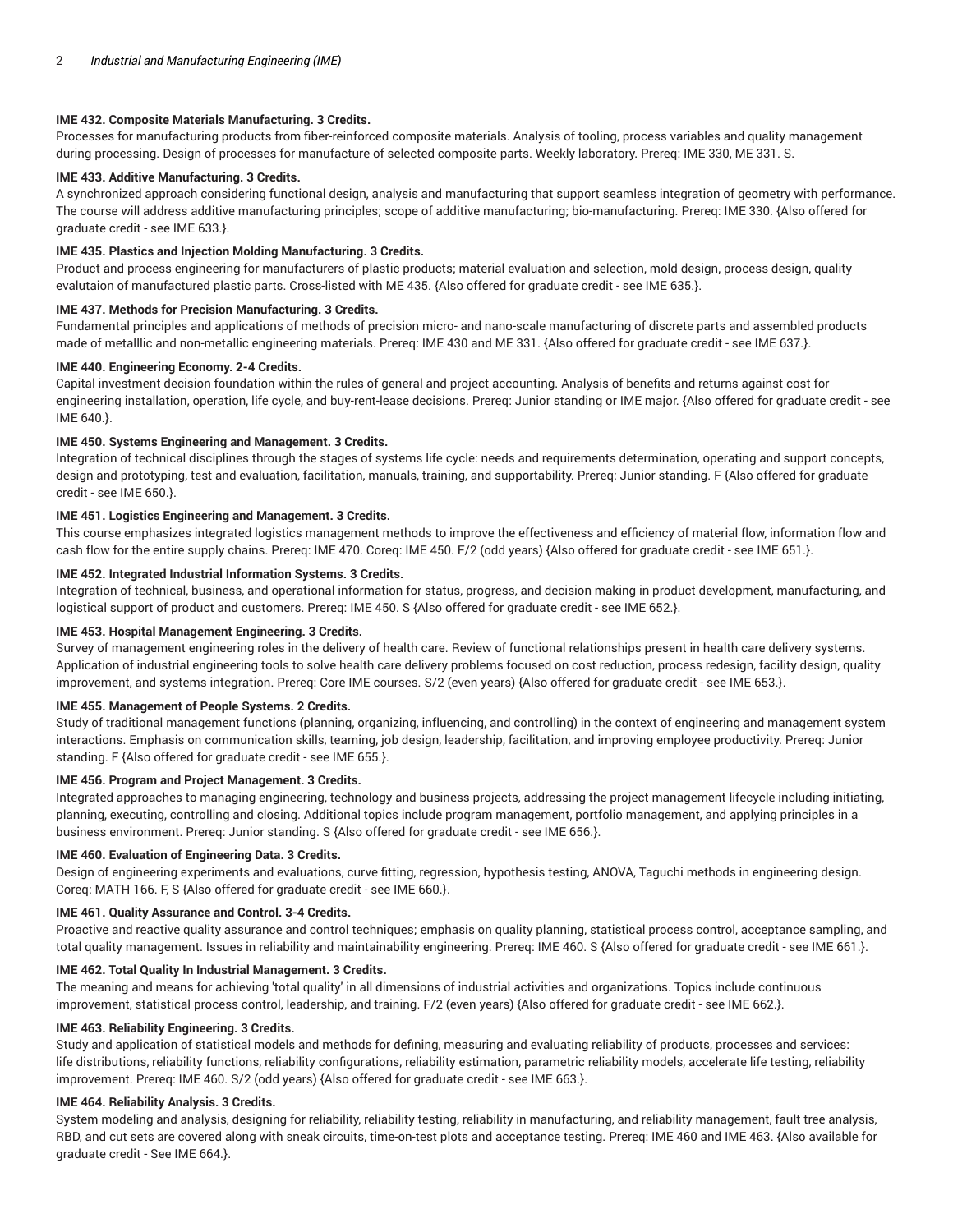## **IME 470. Operations Research I. 3 Credits.**

Techniques to optimize and analyze industrial operations. Use of linear programming, transportation models, networks, integer programming, goal programming, dynamic programming, and non-linear programming. Prereq: MATH 129. Co-req: IME 460. S {Also offered for graduate credit - see IME 670.}.

#### **IME 472. Simulation of Business and Industrial Systems. 3 Credits.**

Development of the fundamentals and techniques of simulating business and industrial systems. Monte-Carlo techniques and computer usage. Prereq: IME 460, high-level computer language. S {Also offered for graduate credit - see IME 672.}.

#### **IME 480. Production and Inventory Control. 3 Credits.**

Planning and controlling of industrial production and inventory: demand forecasting, master scheduling, materials requirements planning, job scheduling, assembly line balancing, and just-in-time production. Prereq: IME 460. F {Also offered for graduate credit - see IME 680.}.

#### **IME 482. Automated Manufacturing Systems. 3 Credits.**

Design of integrated production systems including flexible, programmed automatic control for fabrication, assembly, packaging, movement, and storage. Numerical control, flexible manufacturing systems, and computer integrated manufacturing. 2 recitations, 1 three-hour laboratory. Prereq: IME 311, IME 330, PHYS 252. F {Also offered for graduate credit - see IME 682.}.

#### **IME 485. Industrial and Manufacturing Facility Design. 3 Credits.**

Capstone integration of analysis and design tools to convert product design into production plans and plants. Prereq: Senior standing. S {Also offered for graduate credit - see IME 685.}.

## **IME 489. Industrial and Manufacturing Engineering Capstone. 3 Credits.**

Capstone experience. Student projects in design, analysis, and experimental investigation related to industrial and manufacturing engineering. Prereq: Senior standing. S.

## **IME 491. Seminar. 1-5 Credits.**

**IME 492. Study Abroad. 1-15 Credits.**

## **IME 493. Undergraduate Research. 1-5 Credits.**

Student research, scholarly project or creative investigation completed under the guidance of a faculty mentor. Directed independent project, collaborative work or ongoing participation in faculty research should culminate in a presentation, article or scholarly project.

## **IME 494. Individual Study. 1-5 Credits.**

## **IME 496. Field Experience. 1-15 Credits.**

**IME 499. Special Topics. 1-5 Credits.**

## **IME 611. Human Factors Engineering. 3 Credits.**

A survey of human factors engineering topics with an emphasis on optimizing person-machine and person-system interactions. Human physical and cognitive capabilities will be investigated to improve work design, interface design, and usability. F/2 (even years) {Also offered for undergraduate credit - see IME 411.}.

## **IME 627. Packaging for Electronics. 3 Credits.**

Processes and materials for packaging of electronic components and devices, including integrated circuit chips, chip packages, and board level packaged systems; boards and substrates technology; quality and reliability of electronic packages. Open to all engineering majors. S/2 (odd years). Cross-listed with ECE 627. {Also offered for undergraduate credit - see IME 427.}.

## **IME 629. Introduction to IC Fabrication. 3 Credits.**

This course examines issues about fabrication methods and procedures. Topics will include implantation, pattern transfer and process integration. Cross-listed with ECE 629. {Also offered for undergraduate credit - see IME 429.}.

#### **IME 630. Process Engineering. 3 Credits.**

Comprehensive analysis of selected manufacturing processes; development of process flow maps, schematic and mathematical modeling of process dynamics, and evaluation of processing alternatives. Design of effective and efficient processes for selected industrial products. Seminar/case study format. F {Also offered for undergraduate credit - see IME 430.}.

## **IME 631. Production Engineering. 3 Credits.**

Design of a production system for selected manufactured products, development of production system flow maps and linked process dynamic models, evaluation of throughput and identification of constraints. Evaluation of alternative solutions for production constraints. Undergraduate: design of fixtures, dies and tooling for economical production. Graduate: In-depth analysis of contemporary production systems for selected manufactured products; development of production systems issues. Seminar/case study format. Recommended: IME 630. S {Also offered for undergraduate credit - see IME 431.}.

## **IME 633. Additive Manufacturing. 3 Credits.**

A synchronized approach considering functional design, analysis and manufacturing that support seamless integration of geometry with performance. The course will address additive manufacturing principles; scope of additive manufacturing; bio-manufacturing. {Also offered for undergraduate credit - see IME 433.}.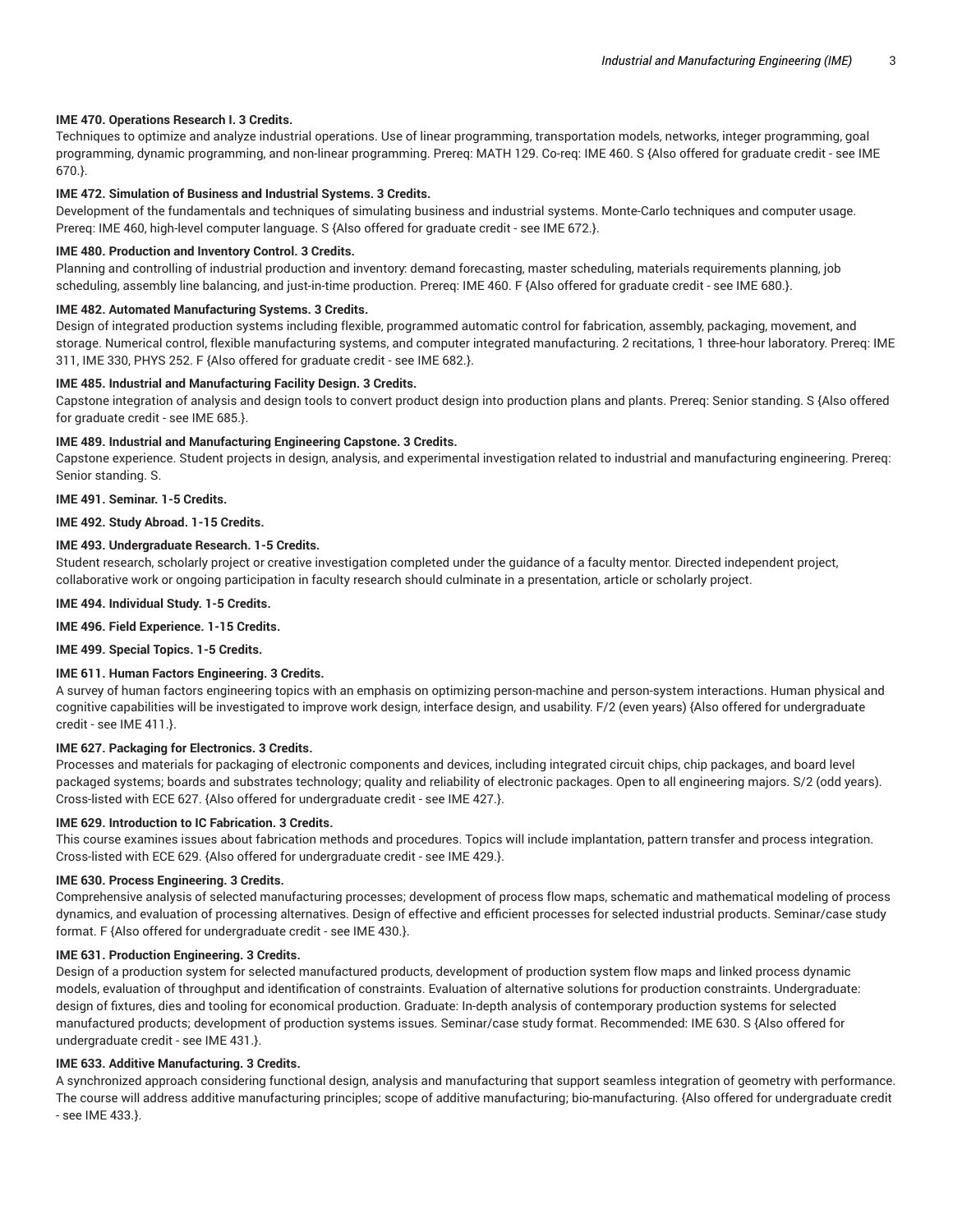## **IME 635. Plastics and Injection Molding Manufacturing. 3 Credits.**

Product and process engineering for manufacturers of plastic products; material evaluation and selection, mold design, process design, quality evalutaion of manufactured plastic parts. Cross-listed with ME 635. {Also offered for undergraduate credit - see IME 435.}.

# **IME 637. Methods for Precision Manufacturing. 3 Credits.**

Fundamental principles and applications of methods of precision micro- and nano-scale manufacturing of discrete parts and assembled products made of metalllic and non-metallic engineering materials. {Also offered for undergraduate credit - see IME 437.}.

## **IME 640. Engineering Economy. 2-4 Credits.**

Capital investment decision foundation within the rules of general and project accounting. Analysis of benefits and returns against cost for engineering installation, operation, life cycle, and buy-rent-lease decisions. Prereq: Junior standing or IME major. {Also offered for undergraduate credit - see IME 440.}.

## **IME 650. Systems Engineering and Management. 3 Credits.**

Integration of technical disciplines through the stages of systems life cycle: needs and requirements determination, operating and support concepts, design and prototyping, test and evaluation, facilitation, manuals, training, and supportability. F {Also offered for undergraduate credit - see IME 450.}.

## **IME 651. Logistics Engineering and Management. 3 Credits.**

This course emphasizes integrated logistics management methods to improve the effectiveness and efficiency of material flow, information flow and cash flow for the entire supply chains. F/2 (odd years) {Also offered for undergraduate credit - see IME 451.}.

## **IME 652. Integrated Industrial Information Systems. 3 Credits.**

Integration of technical, business, and operational information for status, progress, and decision making in product development, manufacturing, and logistical support of product and customers. S {Also offered for undergraduate credit - see IME 452.}.

## **IME 653. Hospital Management Engineering. 3 Credits.**

Survey of management engineering roles in the delivery of health care. Review of functional relationships present in health care delivery systems. Application of industrial engineering tools to solve health care delivery problems focused on cost reduction, process redesign, facility design, quality improvement, and systems integration. Prereq: Core IME courses. S/2 (even years) {Also offered for undergraduate credit - see IME 453.}.

## **IME 655. Management Of People Systems. 2 Credits.**

Study of traditional management functions (planning, organizing, influencing, and controlling) in the context of engineering and management system interactions. Emphasis on communication skills, teaming, job design, leadership, facilitation, and improving employee productivity. Prereq: Junior standing. F {Also offered for undergraduate credit - seeIME 455.}.

## **IME 656. Program and Project Management. 3 Credits.**

Integrated approaches to managing engineering, technology and business projects, addressing the project management lifecycle including initiating, planning, executing, controlling and closing. Additional topics include program management, portfolio management, and applying principles in a business environment. S {Also offered for undergraduate credit - see IME 456.}.

#### **IME 660. Evaluation of Engineering Data. 3 Credits.**

Design of engineering experiments and evaluations, curve fitting, regression, hypothesis testing, ANOVA, Taguchi methods in engineering design. F, S {Also offered for undergraduate credit - see IME 460.}.

#### **IME 661. Quality Assurance and Control. 3-4 Credits.**

Proactive and reactive quality assurance and control techniques; emphasis on quality planning, statistical process control, acceptance sampling, and total quality management. Issues in reliability and maintainability engineering. Prereq: IME 660. S {Also offered for undergraduate credit - see IME 461.}.

#### **IME 662. Total Quality In Industrial Management. 3 Credits.**

The meaning and means for achieving 'total quality' in all dimensions of industrial activities and organizations. Topics include continuous improvement, statistical process control, leadership, and training. F/2 (even years) {Also offered for undergraduate credit - see IME 462 .}.

## **IME 663. Reliability Engineering. 3 Credits.**

Study and application of statistical models and methods for defining, measuring and evaluating reliability of products, processes and services: life distributions, reliability functions, reliability configurations, reliability estimation, parametric reliability models, accelerated life testing, reliability improvement. Prereq: IME 660. S/2 (odd years) {Also offered for undergraduate credit - see IME 463.}.

#### **IME 664. Reliability Analysis. 3 Credits.**

System modeling and analysis, designing for reliability, reliability testing, reliability in manufacturing, and reliability management, fault tree analysis, RBD, and cut sets are covered along with sneak circuits, time-on-test plots and acceptance testing. Prereq: IME 660 and IME 663. {Also available for undergraduate credit - See IME 464.}.

#### **IME 670. Operations Research I. 3 Credits.**

Techniques to optimize and analyze industrial operations. Use of linear programming, transportation models, networks, integer programming, goal programming, dynamic programming, and non-linear programming. S {Also offered for undergraduate credit - see IME 470.}.

## **IME 672. Simulation of Business and Industrial Systems. 3 Credits.**

Development of the fundamentals and techniques of simulating business and industrial systems. Monte-Carlo techniques and computer usage. Prereq: IME 660, high-level computer language. S {Also offered for undergraduate credit - see IME 472.}.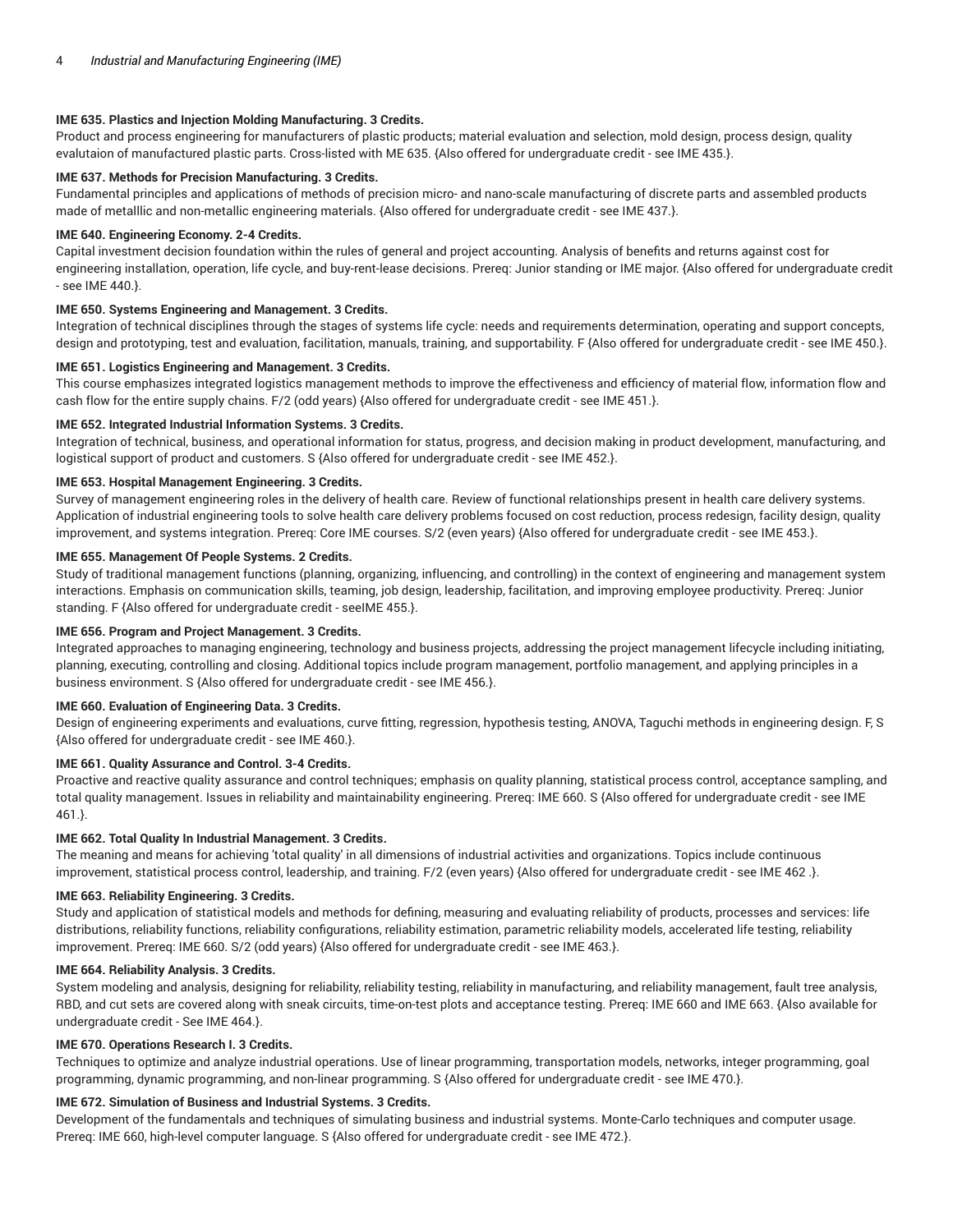## **IME 680. Production and Inventory Control. 3 Credits.**

Planning and controlling of industrial production and inventory: demand forecasting, master scheduling, materials requirements planning, job scheduling, assembly line balancing, and just-in-time production. Prereq: IME 660. F {Also offered for undergraduate credit - see IME 480.}.

## **IME 682. Automated Manufacturing Systems. 3 Credits.**

Design of integrated production systems including flexible, programmed automatic control for fabrication, assembly, packaging, movement, and storage. Numerical control, flexible manufacturing systems, and computer integrated manufacturing. 2 recitations, 1 three-hour laboratory. F {Also offered for undergraduate credit - see IME 482.}.

## **IME 685. Industrial and Manufacturing Facility Design. 3 Credits.**

Capstone integration of analysis and design tools to convert product design into production plans and plants. Prereq: Senior standing. S {Also offered for undergraduate credit - see IME 485.}.

## **IME 690. Graduate Seminar. 1-3 Credits.**

**IME 696. Special Topics. 1-5 Credits.**

## **IME 711. Advanced Human Factors Engineering. 3 Credits.**

Research-based study of current human factors engineering problems. Students will review current human factors topics, design and conduct research studies, and produce technical papers reporting results. Prereq: IME 611 and IME 660. F/2 (odd years).

## **IME 720. Surface Engineering. 3 Credits.**

Engineering surfaces: structure and properties. Tribology: surface contacts, friction and wear. Surface heat treatment. Solid, liquid and vapor phase deposition processes for tribological coatings. Emerging processes: nano-engineered and diamond-based coatings. Evaluation and characterization of tribiological coatings. Prereq: Graduate standing in engineering or science. F (odd years).

## **IME 740. Advanced Engineering Economy. 3 Credits.**

Advanced topics in engineering economy including replacement analysis, capital budgeting, income tax effects on equipment selection, probabilistic models, and manufacturing costing. Prereq: IME 640. F/2 (odd years).

## **IME 761. Quality Engineering. 3 Credits.**

Study and application of advanced statistical tools and techniques for defining, monitoring and improving quality of products, processes and services: statistical control charts, process capability analysis, acceptance sampling of variables and attributes, application of design-of-experiments for product and process optimization, response surface methodology, Taguchi methods. Prereq: IME 661. F/2 (odd years).

### **IME 765. Data Analysis. 3 Credits.**

Applications oriented. Topics include: statistical estimation, hypothesis testing, non-parametric methods, design of experiments, factorial experiments, response surface methodology, regression analysis, time series analysis and forecasting, multivariate methods, statistical control charts. Prereq: IME 660.

## **IME 766. Robust Design Methods. 3 Credits.**

Robust design, principles of quality engineering, experimental methods, probabilistic and statistical analysis, product development process, identification of critical design parameters, and optimization methods for product/process design in manufacturing and service industries. Prereq: IME 765.

# **IME 770. Quantitative Modeling. 3 Credits.**

Applications modeling and optimization methods. Domains: transportation, logistics, manufacturing, service systems scheduling, and supply-chain management. Decision models: linear programming and sensitivity analysis, transportation and assignment, network models and algorithms, and integer, dynamic and nonlinear programming. Cross-listed with ENGR 770.

## **IME 771. Probabilistic and Deterministic Methods. 3 Credits.**

Applications modeling. Domains include transportation, logistics, manufacturing, service systems scheduling, and supply-chain management. Quantitative models and tools include Markov chains, stochastic processes, queuing, deterministic and stochastic decision analysis, time series, forecasting, and regression modeling. Prereq: IME 660. Cross-listed with ENGR 771.

#### **IME 772. Advanced Simulation. 3 Credits.**

In-depth study of special purpose simulation languages to model, analyze, and design industrial and engineering systems. Stochastic and deterministic methods are included. Prereq: IME 672. S (even years).

## **IME 773. Advanced Operations Research Topics. 3 Credits.**

Study of the theory and applications of linear programming, network flows, and nonlinear programming. Prereq: IME 670. F/2 (odd years).

#### **IME 774. Neural Networks. 3 Credits.**

Introduction to the parallel processing paradigms that have been developed recently including neuronetworks and genetic algorithms. Students will work on projects using these tools. Prereq: CSCI 724. Cross-listed with PSYC 774 and CSCI 735.

## **IME 780. Advanced Production and Inventory Control. 3 Credits.**

Study of the theory and applications of production scheduling, inventory management, production planning, just-in-time production, and materials requirement planning. Prereq: IME 680. F (even years).